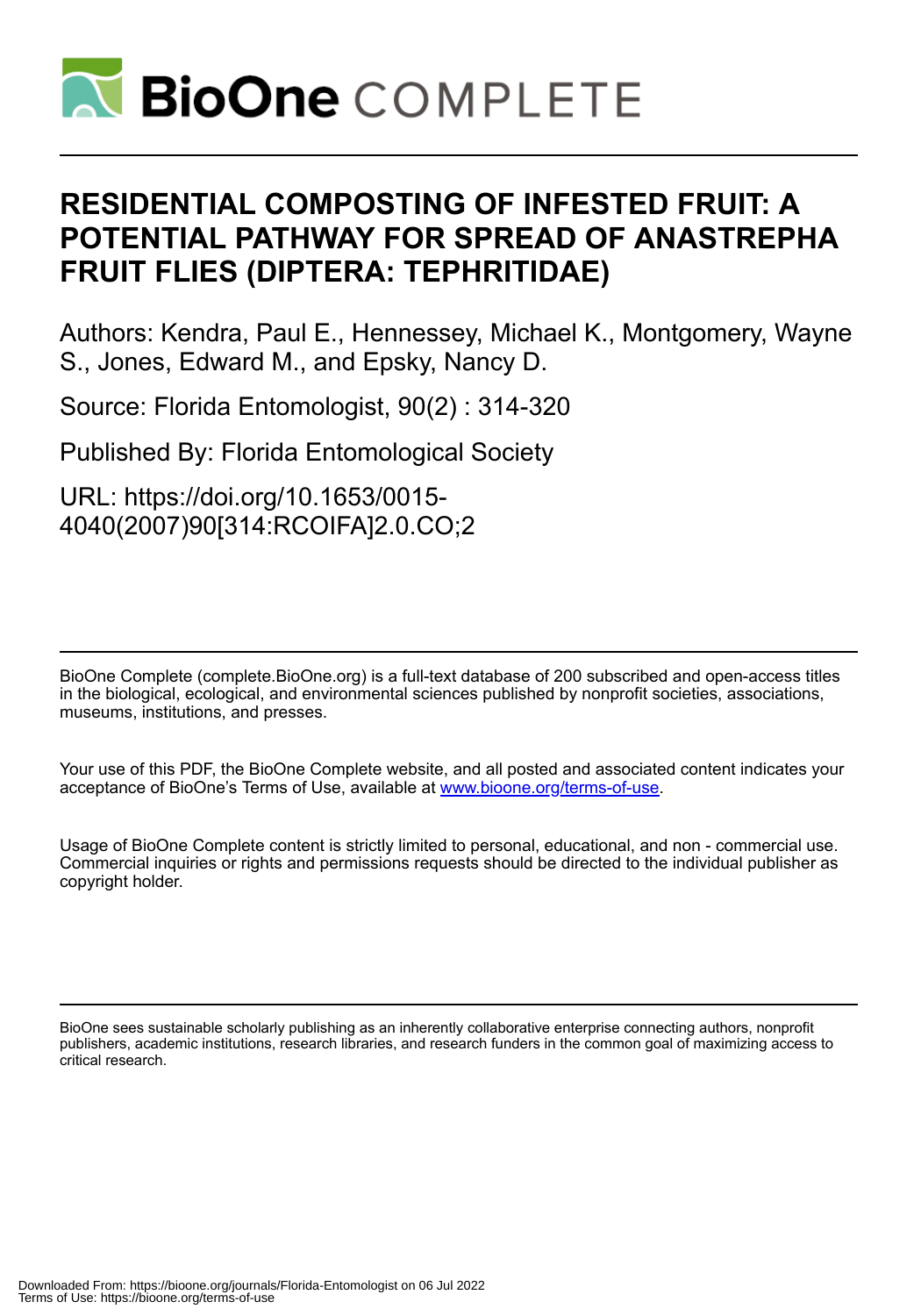## RESIDENTIAL COMPOSTING OF INFESTED FRUIT: A POTENTIAL PATHWAY FOR SPREAD OF *ANASTREPHA* FRUIT FLIES (DIPTERA: TEPHRITIDAE)

PAUL E. KENDRA<sup>1</sup>, MICHAEL K. HENNESSEY<sup>2</sup>, WAYNE S. MONTGOMERY<sup>1</sup>, EDWARD M. JONES<sup>2</sup> AND NANCY D. EPSKY<sup>1</sup> 1 USDA-ARS, Subtropical Horticulture Research Station,13601 Old Cutler Road, Miami, FL 33158

> 2 USDA-APHIS-PPQ-CPHST, Plant Epidemiology and Risk Analysis Laboratory 1730 Varsity Drive, Suite 300, Raleigh, NC 27606

#### ABSTRACT

Composting plant waste is a beneficial practice commonly used by American gardeners, but disposal of infested fruit directly into the environment creates a potential pathway for introduction of insect pests. This study estimates the likelihood of adult emergence for exotic fruit flies (Tephritidae) from residential composting in south Florida. Ripe grapefruits, *Citrus* × *paradisi* Macfad., were infested with the Caribbean fruit fly, *Anastrepha suspensa* (Loew). Half of the infested fruit was placed onto outdoor compost piles and half was maintained under controlled laboratory conditions. Adult fly emergence was recorded daily for 30 d from both the compost piles and control bins. Compost temperature, air temperature, relative humidity, and precipitation were monitored, and the study was repeated 4 times under different seasonal conditions. Despite high mortality of flies from the composted fruit relative to control fruit, the overall risk of a potentially mated female emerging from composted fruit was calculated to be ~10%. Of the environmental factors evaluated, compost temperature was found to have a significant effect on adult emergence. Mortality approached 100% in piles with maximum compost temperatures ≥48°C. This report provides experimental data in support of quantitative risk analysis for a tephritid-compost pathway.

Key Words: Caribbean fruit fly, risk assessment, pathway analysis, quarantine pest

### RESUMEN

Amontonar la desperdición de las plantas para convertirla en abono es una práctica beneficiosa y común usada por los jardineros americanos, pero disponer de fruta infestada directamente en el ambiente crea un pasaje potencial para la introducción de insectos pestilentes. Éste estudio estima la probabilidad de la aparición de las moscas de fruta exóticas (Tephritidae) del abonamiento residencial en el sur de Florida. Toronjas maduras, *Citrus* × *paradisi* Macfad., fueron infestadas con la mosca de fruta del Caribe, *Anastrepha suspensa* (Loew). Mitad de la fruta fué desechada en los montones de abono afuera y la otra mitad fué mantenida en condiciones controladas en el laboratorio. La aparición de las moscas adultas fué registrada diariamente por 30 días en los montones y en los recipientes de control. La temperatura dentro del abono, la temperatura del aire, la humidad relativa, y la precipitación fueron vigiladas, y el estudio fué repetido cuatro veces en diferentes condiciones en várias épocas del año. Aunque la mortalidad de las moscas en las frutas abonadas fué muy alta en comparación a la mortalidad de las moscas en las frutas de los controles, el riesgo de entrada de una hembra pareada de la fruta abonada fué calculado a ~10%. La temperatura del abono fué el factor con un efecto significante asociado con la aparición de las moscas adultas. La mortalidad aproximó 100% en montones con temperatura máxima ≥48°C. Éste reporte provee data experimental para soportar un análisis cuantitativo del riesgo de un pasaje de introducción de moscas tefrítidas por medio de abonamiento.

Translation provided by the authors.

In pest risk analysis, a pathway is any means that allows the entry or spread of a pest species. Pathway risk analysis entails identification of viable pathways, assignment of probabilities to the sequence of events involved (e.g., entry, reproduction, establishment, etc.), and assessment of the consequences of pest introduction (Hennessey 2004). Invasive fruit flies, family Tephritidae, constitute a serious threat to U.S. agriculture, as evidenced by a

congressional appropriation of \$57 million to fruit fly risk management programs in 2005 (USDA-APHIS 2006a). This threat is pronounced in Florida due to a favorable climate, availability of hosts, and the large volume of foreign produce entering the state's ports. From Dec 2003 to Sep 2006, there were over 1200 interceptions of live tephritids at the Miami International Airport, primarily from larval-infested fruit concealed within baggage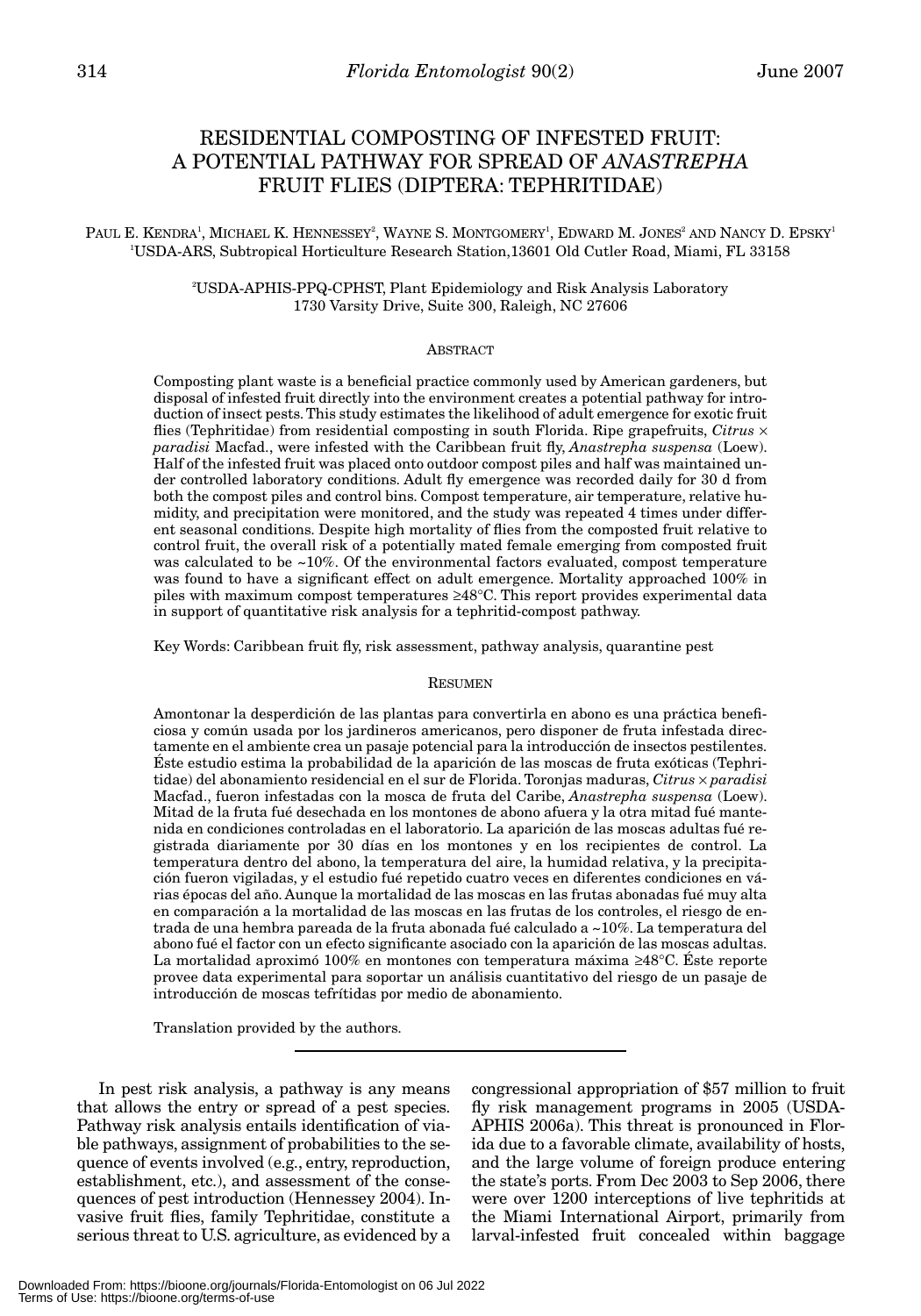(2048 larvae, 40 puparia, 15 adults; USDA-APHIS 2006b). The Mediterranean fruit fly, *Ceratitis capitata* (Wiedemann), is one of the most destructive pests worldwide. Several outbreaks of *C. capitata* have occurred in Florida, with the most recent invasion in 1997-1998 (Silva et al. 2003). Of the 198 recognized species of *Anastrepha* fruit flies (USDA-ARS 2007), only 1 species of economic importance is established in Florida, the Caribbean fruit fly, *A. suspensa* (Loew). Restricted to the Bahamas and Greater Antilles until the 1960s (reviewed in Weems et al. 2001), *A. suspensa* is now common in the southern half of the peninsula where it impacts production of citrus, guava (*Psidium guajava* L.), and other subtropical fruits (Greany & Riherd 1993). Several other *Anastrepha* species pose a threat to Florida, including *A. ludens* (Loew), *A. obliqua* (Macquart), *A. fraterculus* (Wiedemann), *A. striata* (Schiner), and *A. grandis* (Macquart). *Anastrepha ludens* represents a special concern because it has an affinity for grapefruit (*Citrus* × *paradisi* Macfad.) and Florida is one of the world's leading producers (Weems et al. 2004).

*Anastrepha* females have well-developed ovipositors, inserting their eggs beneath the skin of host fruits, where larvae feed and develop within the flesh (White & Elson-Harris 1992). Consequently, larval infestations are difficult to detect through visual inspections of intact fruit. At ports of entry, quarantine inspectors check incoming shipments by cutting open a small sample of fruit (typically no more than 2 percent) and searching for eggs or larvae (USDA-APHIS 2006c). The efficacy of this procedure has been evaluated in laboratory tests, and Gould (1995), using trained agricultural inspectors, concluded that only about 35% of grapefruits infested with *A. suspensa* could be detected through manual dissection. A comparison of 6 different inspectors revealed considerable variability, with the percentage of larvae detected ranging from 8% to 49% (Gould 1995). Thus, it is highly likely that some infested fruit may evade detection and, if not subjected to appropriate quarantine treatments, contain viable eggs or larvae when distributed to consumers. Subsequent to entry as immature stages within host fruit, pest *Anastrepha* may spread if that fruit is discarded directly into the environment.

Two risk assessment studies have estimated the amount of infested fruit discarded by consumers into the environment. Wearing et al. (2001), reviewing potential spread of codling moth (*Cydia pomonella* L.) via imported cherries, determined that up to 5% was discarded in suburban New Zealand. For urban Japan, Roberts et al. (1998) calculated 0.5% disposal of apples infected with *Erwinia amylovora* (Burr.), the pathogen of fire blight. Although no data are available for the amount of fruit infested with fruit flies that is discarded by Americans, the USDA-APHIS (2004) has estimated it to be 5% for avocados imported from

Mexico, choosing the higher proportion from the 2 former studies so as not to underestimate the risk.

With today's emphasis on environmentallyfriendly practices there is increased interest in organic gardening, including composting of plant waste. A quick internet search will yield much information on residential composting, disseminated to the public by federal, state, and local agencies (e.g., EPA 2006, USDA-NRCS 2004, Sarasota County 2006, UF-IFAS 2004). But unlike commercial organic recycling facilities which are regulated in Florida, composting in backyard, micro-scale, and farm sites is exempt from state regulation, Florida Administrative Code 62- 709.300(10). As a result, compost practices vary widely among consumers, creating a potential means for spread of pests into susceptible areas. This study simulated disposal of *Anastrepha*-infested grapefruit on backyard compost piles in south Florida to estimate the likelihood of emergence of mated females. The results provide experimental data to facilitate quantitative risk analysis for a tephritid-compost pathway, information currently lacking in the scientific literature.

#### MATERIALS AND METHODS

#### Infestation

*Anastrepha suspensa* were obtained from a laboratory colony maintained at the USDA-ARS, Subtropical Horticulture Research Station, Miami, FL. Insects were reared at  $25^{\circ}C (\pm 2)$ , 70% RH, and a photoperiod of 12:12 h (L:D), by methods previously described (Kendra et al. 2006). Approximately 3500 sexually mature (10-12 d old), mated females were placed in each of 2 infestation cages  $(94 \times 51 \times 51$  cm) constructed from PVC frames covered with mesh pollination bags (Delstar Technologies, Middletown, DE). Each cage contained 60 ripe, Florida-grown grapefruit (*Citrus* × *paradisi* Macfad., cv White Marsh), arranged in a single layer, and oviposition was allowed for 7 d under the same environmental conditions used for rearing. Infested fruit (120 total) was then removed from the cages and randomly divided into 3 groups: Compost fruit (50), Control fruit (50), and Inspection fruit (20). All grapefruits were held in the laboratory while the Inspection fruits were cut open at 2-3 d intervals (5 fruits per sample) to monitor progress of larval development and to approximate the level of infestation. When the majority of the larvae had reached the third (final) instar, typically 9 d after oviposition, field tests were initiated.

#### Field Tests

Ten replicate compost piles  $(-1.5 \text{ m}^3 \text{ each})$  were constructed for each field test. Piles were contained within square wooden frames  $(1.2 \times 1.2 \text{ m})$ , spaced 5 m apart, located under partial shade.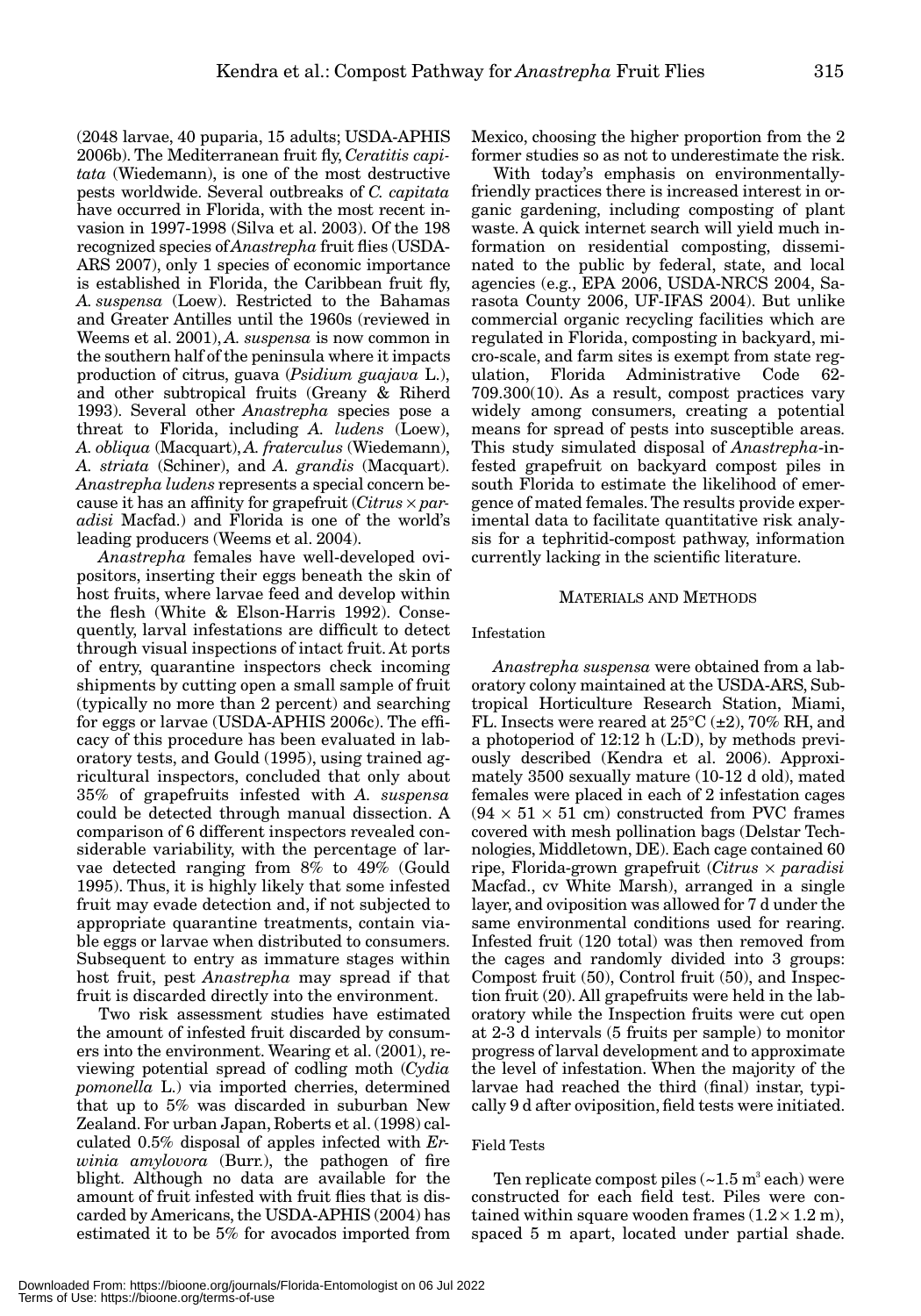Compost material consisted of a 1:1 mixture of wood chips and fresh grass clippings, applied in alternating layers, according to the guidelines provided by the USDA Natural Resources Conservation Service (USDA-NRCS 2004). Piles were turned weekly to promote active decomposition, then left undisturbed once grapefruit had been added. Compost piles received no manual watering during the study, only natural rainfall.

For each of the 10 compost replicates, 5 infested fruit were placed on top of the pile, nestled 4-5 cm deep, and left in place for 30 d. For the first 5 d, the piles were left exposed to allow access of potential predators and competitors. Then each pile was covered with a pyramidal screen cage (modified from Raney & Eikenbary 1969) fitted on top with the upper assembly from a boll weevil trap (Great Lakes IPM, Vestaburg, MI). The cages were sealed with hook-and-loop tape (Velcro Industries, Manchester, NH), and the screen at the base of each cage was pulled tightly over the wooden frame and secured with bricks and soil, creating a closed system for the remainder of the field test. Adult fly emergence (number and sex) was recorded daily for the next 25 d. Temperature of compost beneath the fruit (15 cm depth) was monitored throughout the 30-d period, using compost thermometers (Reotemp, San Diego, CA). Air temperature, relative humidity, and rainfall data were obtained from the SHRS weather station. At the completion of the tests, the upper layer of compost and any remaining fruit was collected for sampling with Berlese funnels.

To accompany each field test, 10 replicate controls were set up in polyethylene bins  $(51 \times 31 \times 15)$ cm; U.S. Plastic Corp., Lima, OH) maintained in the laboratory under the same conditions used for rearing the *Anastrepha* colony. Each bin contained 5 infested fruit placed above vermiculite (8 cm deep), and bins were enclosed in clear plastic cages (Bug-Dorm-2; BioQuip Products, Rancho Dominquez, CA). Vermiculite was sifted weekly to collect wandering larvae and puparia, which were held for adult emergence for the same 30-d period monitored in the field. The controls showed that 30 d was sufficient to allow all larvae to complete development.

The study consisted of 4 field tests (and controls), conducted from the late summer through early spring of 2004-2005. The 30-d monitoring periods were as follows: Summer test from 23 Aug to 22 Sep 2004; Early Fall test from 26 Sep to 26 Oct 2004; Late Fall test from 29 Oct to 28 Nov 2004; and Spring test from 28 Feb to 30 Mar 2005. This time period allowed us to evaluate composting of infested fruit under a variety of environmental conditions, with the first 2 tests conducted during the wet season, and the second 2 tests conducted during the dry season in south Florida.

#### Statistical Analysis

The levels of infestation (number of larvae per fruit) varied among the 4 field tests, therefore

adult emergence counts were converted to percent emergence from compost fruit relative to control fruit prior to statistical analysis. Differences in percent emergence among the tests were analyzed by one-way analysis of variance (ANOVA) followed by Tukey-Kramer HSD test for mean separation  $(P = 0.05)$ , with JMP (SAS Institute 2006). To evaluate environmental factors during the 4 tests, ANOVA followed by mean separation was performed initially. If significant differences were found among tests, then regression analysis was used to explore the relationship with percent fly emergence, which was then graphed with SigmaPlot 10 (Systat Software, Inc. 2006). Additionally, two-way ANOVA was used to assess potential interaction effects of environmental factors on percent emergence. Actual fly counts were analyzed in 1 instance, to determine if there was a difference in adult emergence based on sex. Two-way ANOVA with interaction, followed by Student's *t*test, was performed separately on compost and control treatments to evaluate the number of males and females emerging in each test.

#### RESULTS AND DISCUSSION

Manual grapefruit dissections indicated the following levels of infestation at the start of the 4 field tests: 19.0, 22.4, 34.8, and 8.2 larvae per fruit, respectively. In light of Gould's (1995) conclusions regarding the reliability of this detection procedure, these values were used only as relative indicators of the degree of infestation among the tests. Infestation was considered to be moderate for the Summer and Early Fall tests, high for the Late Fall test, and low for the Spring test. Differences in levels of infestation were not unexpected since Marsh grapefruit susceptibility to *A. suspensa* infestation has been shown to vary seasonally in relation to fruit senescence (Greany et al. 1985). All 3 instars were represented in the infested fruit of each test, but on average, 62.4% of the larvae were in the third instar when field tests were initiated. The percentages for the 4 tests were 75.8, 50.9, 66.8, and 56.1, respectively. This developmental stage was chosen to provide conditions comparable to those used in previous investigations of *Anastrepha*-infested grapefruits (e.g., Hallman et al. 1990; Hallman 1994; Gould 1995), but more significantly, use of fruit infested with third instars represented a scenario that would maximize the likelihood of adult emergence and thereby estimate the greatest potential risk of pest escape and establishment via a compost pathway. Shortly after infested fruit was placed on the piles, third instars would exit the fruit, burrow into the compost, and pupate. By restricting the field tests to this time window, any reduction in adult emergence would result primarily from conditions in the compost environment. Also, a third instar/wandering larva scenario would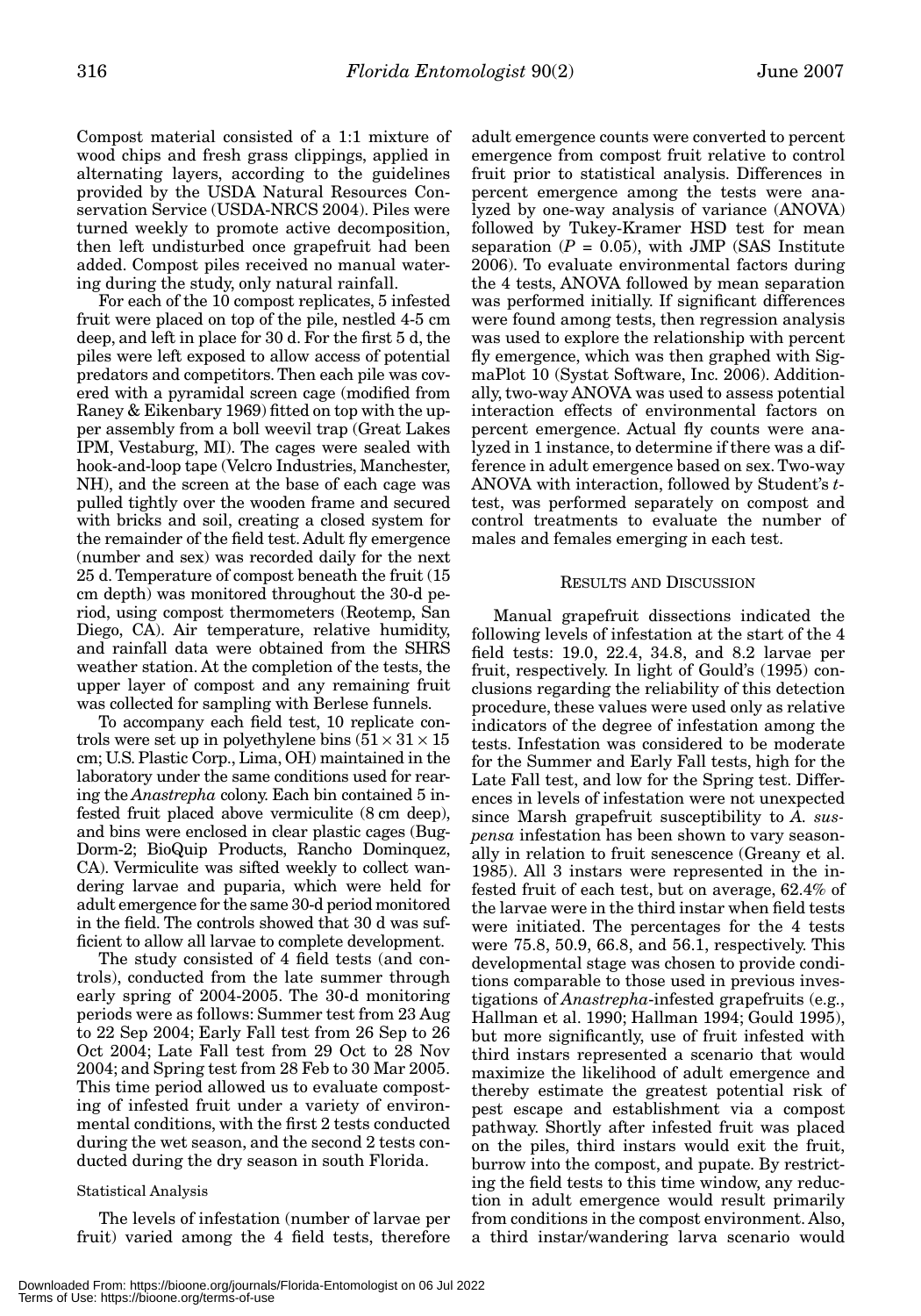represent the point at which consumers would most likely notice an insect and discard the fruit.

Overall, the mean emergence of adult flies (males and females) from composted fruit was 11% of that observed emerging from the control treatments (Table 1). In terms of risk assessment, the critical component is the percentage of females that survive the composting process, successfully mate, and escape into the environment. For the purposes of this study, 2 criteria were adopted to address that component. First, risk was defined as the presence of a single mated female emerging from compost. Second, a female was considered potentially mated if at least 1 male emerged from the same compost pile. These are valid assumptions since a single *A. suspensa* female (wild strain) has been shown to lay an average of  $1.9 \times 0.3$ ) eggs/day over a lifespan of 73.6  $(\pm 4.9)$  days (Sivinski 1993), and males of *A. suspensa* have been documented to engage in multiple matings (Teal et al. 2000). Based on these criteria, percent emergence of potentially mated females was calculated for each field test, and presented in Table 2. The probability of a mated female emerging from compost was estimated to be10% for the study, with the greatest risk (22% emergence) observed during the Spring 2005 test. The lowest risk was seen with the Early Fall 2004 test, when no mated females emerged. In addition, the compost treatments had a significant difference in mean number of adults emerging based on sex  $(F = 6.27; df = 1, 79; P = 0.014)$ . The average number of females emerging from compost piles was 1.15 times greater than the number of males  $(t = 2.50; df = 75; P = 0.014)$ , suggesting differential survival of females within the composting environment. This bias was not observed in fly emergence from the control fruits  $(F = 3.43)$ ;  $df = 1, 79; P = 0.068$ . represent the point at which consumers would be the mean emergene of a dult fites<br>
(males and females) from composted fruit was 11%<br>
(males and females) from composted fruit was 11%<br>
ord the doserved emerging from the con

Adult emergence data indicated approximately 90% mortality of *Anastrepha* in the late larval and pupal stages when exposed to composting conditions. Factors in the physical environment during the 4 seasonal tests (Table 3) were assessed for potential effects on fly emergence. The Spring 2005 test, which had significantly higher percent emergence than the other replicates  $(F = 6.40; df = 3$ ,  $39; P = 0.002$ , Table 1), was characterized by having the lowest compost temperatures and the lowest precipitation. Conversely, the test conducted in Early Fall 2004 had the lowest fly emergence, and the highest values for both compost temperature and precipitation. Therefore, these 2 environmental factors were analyzed further. For compost temperature, the mean maximum values were used for analysis, since maximum temperatures were more likely to contribute to fruit fly mortality. The interaction between maximum compost temperature and precipitation had no effect on the percentage of flies that emerged  $(F = 1.66; df = 1,$ 39;  $P = 0.205$ ), but there was a significant effect DER CONTROLLED CONDITIONS FOR 30  $\dot{\square}$ 

|                      |                                                                                                                         |                                              |                                | Number of flies emerged          |                                  |                                    |                                      |                                                        |                                     |
|----------------------|-------------------------------------------------------------------------------------------------------------------------|----------------------------------------------|--------------------------------|----------------------------------|----------------------------------|------------------------------------|--------------------------------------|--------------------------------------------------------|-------------------------------------|
|                      |                                                                                                                         | Compost piles                                |                                |                                  | Control bins                     |                                    |                                      | compost relative to controls<br>Percent emergence from |                                     |
| Season               | Male                                                                                                                    | Female                                       | $\text{Total}$                 | Male                             | Female                           | Total                              | Male                                 | Female                                                 | $\rm{Total}$                        |
| Early Fall<br>Summer | $2.2 \pm 0.5$<br>$0.1 \pm 0.1$                                                                                          | $\overline{.}$<br>$0.1 \pm 0$<br>$3.3 \pm 0$ | $5.5 \pm 1.1$<br>$0.2 \pm 0.1$ | $39.3 \pm 4.9$<br>$19.6 \pm 6.8$ | $57.9 \pm 8.0$<br>$23.5 \pm 7.5$ | $97.2 \pm 12.4$<br>$43.1 \pm 14.3$ | $5.6 \pm 1.3$ ab<br>$0.5 \pm 0.5$ a  | $5.7 \pm 1.3$ a<br>$0.4 \pm 0.4 a$                     | $0.5 \pm 0.3$ a<br>$5.7 \pm 1.1$ a  |
| Late Fall<br>Spring  | $1.5 \pm 0.6$<br>$0.7 \pm 0.4$                                                                                          | Ņ<br>œ<br>$2.4 \pm 1$<br>$\frac{1}{3}$       | $3.1 \pm 1.5$<br>$4.8 \pm 1.4$ | $16.3 + 5.5$<br>$5.5 \pm 1.0$    | $11.7 \pm 1.8$<br>$17.6 \pm 6.1$ | $33.9 \pm 11.2$<br>$17.2 \pm 2.7$  | $27.3 \pm 10.9$ b<br>$4.3 \pm 2.2 a$ | $13.6 \pm 6.7$ ab<br>$28.2 \pm 6.9$ b                  | $27.9 \pm 7.9 b$<br>$9.1 \pm 4.5 a$ |
| $\rm{Overall}$       | $1.1 \pm 0.2$                                                                                                           | 4<br>$2.3 \pm 0$                             | $3.4 \pm 0.6$                  | $20.2 \pm 3.1$                   | $27.7 \pm 4.2$                   | $47.9 \pm 7.2$                     | $9.4 \pm 3.2$                        | $12.0 \pm 2.9$                                         | $10.8 \pm 2.8$                      |
|                      | Means within a column followed by the same letter are not significantly different (Tukey-Kramer HSD test, $P = 0.05$ ). |                                              |                                |                                  |                                  |                                    |                                      |                                                        |                                     |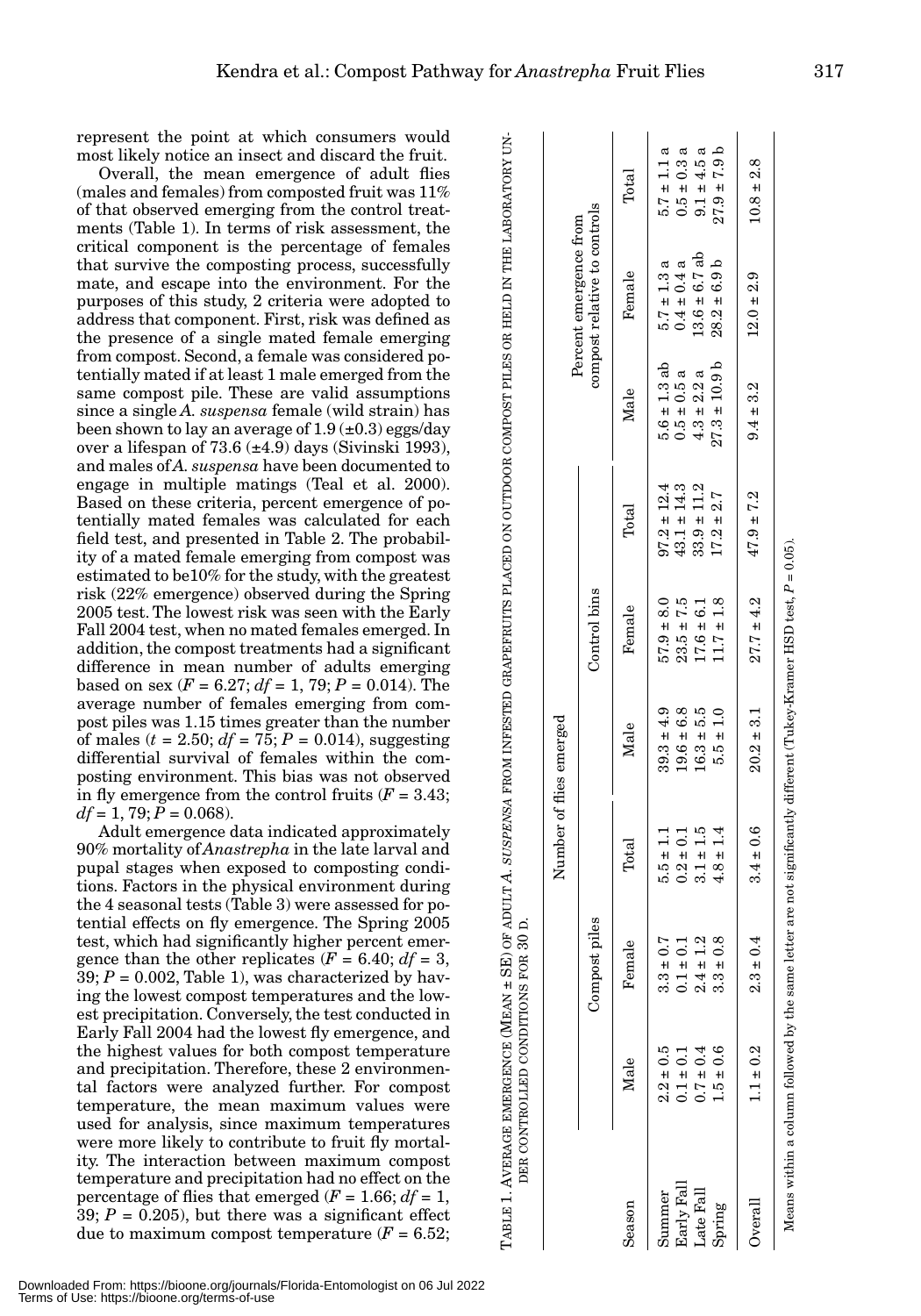|            |                           | Compost pile replicate |                |                |                |                |                |                |              |              | Percent<br>emergence <sup>1</sup> of |                                               |
|------------|---------------------------|------------------------|----------------|----------------|----------------|----------------|----------------|----------------|--------------|--------------|--------------------------------------|-----------------------------------------------|
| Season     | Number<br>emerged         | 1                      | $\overline{2}$ | 3              | $\overline{4}$ | $\overline{5}$ | 6              | 7              | 8            | 9            | 10                                   | mated females <sup>2</sup><br>$(Mean \pm SE)$ |
| Summer     | Male                      | $\mathbf{0}$           | $\theta$       | $\mathbf{2}$   | 2              | 5              | 3              | 2              | 1            | 3            | 4                                    |                                               |
|            | Female                    | $\mathbf{0}$           | $\mathbf{0}$   | 3              | 3              | $\overline{4}$ | 6              | 5              | $\bf 5$      | 6            | 1                                    |                                               |
|            | Mated female <sup>2</sup> | $\mathbf{0}$           | $\mathbf{0}$   | 3              | 3              | 4              | 6              | 5              | 5            | 6            | 1                                    | $5.7 \pm 1.3$ ab                              |
| Early Fall | Male                      | $\mathbf{0}$           | 1              | $\theta$       | $\theta$       | $\mathbf{0}$   | $\mathbf{0}$   | $\mathbf{0}$   | $\mathbf{0}$ | $\theta$     | $\bf{0}$                             |                                               |
|            | Female                    | $\theta$               | $\theta$       | 1              | $\theta$       | $\theta$       | $\mathbf{0}$   | $\mathbf{0}$   | $\mathbf{0}$ | $\Omega$     | $\Omega$                             |                                               |
|            | Mated female <sup>2</sup> | $\mathbf{0}$           | $\theta$       | $\theta$       | $\theta$       | $\theta$       | $\mathbf{0}$   | $\mathbf{0}$   | $\mathbf{0}$ | $\theta$     | $\theta$                             | $0.0 \pm 0.0 a$                               |
| Late Fall  | Male                      | $\mathbf{0}$           | $\theta$       | $\theta$       | $\theta$       | $\theta$       | $\overline{2}$ | 2              | $\mathbf{0}$ | $\Omega$     | 3                                    |                                               |
|            | Female                    | $\mathbf{0}$           | $\mathbf{0}$   | $\mathbf{0}$   | $\mathbf{0}$   | $\mathbf{0}$   | 10             | $\overline{4}$ | $\mathbf{2}$ | $\mathbf{0}$ | 8                                    |                                               |
|            | Mated female <sup>2</sup> | $\mathbf{0}$           | $\mathbf{0}$   | $\theta$       | $\theta$       | $\theta$       | 10             | $\overline{4}$ | $\mathbf{0}$ | $\theta$     | 8                                    | $12.5 \pm 6.9$ ab                             |
| Spring     | Male                      | $\mathbf{0}$           | $\overline{2}$ | $\overline{4}$ | $\theta$       | $\mathbf{0}$   | $\mathbf{0}$   | 5              | 3            | 1            | $\bf{0}$                             |                                               |
|            | Female                    | 3                      | 5              | 6              | $\theta$       | 3              | $\mathbf{1}$   | 8              | 3            | 4            | $\theta$                             |                                               |
|            | Mated female <sup>2</sup> | $\mathbf{0}$           | 5              | 6              | $\mathbf{0}$   | $\mathbf{0}$   | $\mathbf{0}$   | 8              | 3            | 4            | $\bf{0}$                             | $22.2 \pm 8.2 b$                              |
|            |                           |                        |                |                |                |                |                |                |              |              | Overall                              | $10.1 \pm 2.9$                                |

TABLE 2. EMERGENCE OF POTENTIALLY MATED FEMALE *A. SUSPENSA* FROM INFESTED GRAPEFRUITS PLACED ON OUT-DOOR COMPOST PILES IN MIAMI, FLORIDA.

1 Percent emergence from compost relative to controls. Means followed by the same letter are not significantly different (Tukey-Kramer HSD test,  $P = 0.05$ ).

Females were considered potentially mated if at least 1 male emerged from the same compost pile.

 $df = 1,39; P = 0.015$ . The mean maximum temperature of compost piles was significantly different for each of the 4 seasons  $(F = 137.6; df = 3, 39; P <$ 0.0001; Table 3). The relationship between maximum compost temperature and percent emergence (Fig. 1) showed a marked clustering of the compost treatments: the Spring 2005 test with the highest emergence was at the lower end of the temperature scale, and the Early Fall test with the lowest emergence was at the upper end. Adult emergence decreased with increasing compost temperature, predicting mortality to approach 100% as the temperature rises above 48°C. Since the host fruits were placed 5 cm into the compost, and *A. suspensa* larvae typically pupate at a depth of 1-3 cm into the substrate (Hennessey 1994), the actual temperatures experienced by the insects were probably slightly less than that recorded by the compost thermometers inserted to 15 cm. It should also be noted that the heat of the compost, since generated by biologically active decomposing organic matter, is relatively stable and not subject to rapid changes due to fluctuations in weather conditions. Thus, the insects within an active compost environment are exposed to long periods of sustained high temperatures. Under "hot composting" conditions, as defined by the USDA-NRCS (2004), internal compost can reach 43-71°C, temperatures sufficient to kill most insects, weed seeds, and plant pathogens. The compost temperature of 48°C estimated for fly mortality in this study is consistent with the range of

temperatures used in quarantine heat treatments of commercial fruit, 43-48°C (Hallman 1994), and documented in *A. suspensa* laboratory studies for mortality of isolated third instars and pupae, 43°C (Hallman 1996), or for mortality of third instars in host grapefruits, 43-46°C (Hallman et al. 1990).

In addition to the abiotic conditions of the compost system, several factors contributing to mortality were identified from Berlese sampling of the arthropod community. Competitors on the host fruit included adult and larval sap beetles, *Lobiopa insularis* (Cast.) and *Carpophilus* spp., which were often quite abundant. Predators and parasitoids detected in the compost included species known to feed on dipteran larvae, such as a macrochelid mite, *Glyptholaspis fimicola* (Sellnick) (Krantz 1998) and a rove beetle, *Belonuchus pallidus* Casey (Frank 2004); plus several species which have been documented to attack *A. suspensa* larvae and pupae, including a parasitoid wasp, *Diachasmimorpha longicaudata* (Ashmead) (Lawrence et al. 1976), the ringlegged earwig, *Euborellia annulipes* (Lucas) (Hennessey 1997), and the red imported fire ant, *Solenopsis invicta* Buren (Hennessey 1997). Predation by ants has been shown to be an important biotic mortality factor for *Anastrepha* larvae during the wandering prepupal stage (Aluja et al. 2005). Fungal growth, common on the surface of host fruits, was another potential mortality factor since it contributed to rapid breakdown of fruit on compost piles, especially in tests conducted during the wet season.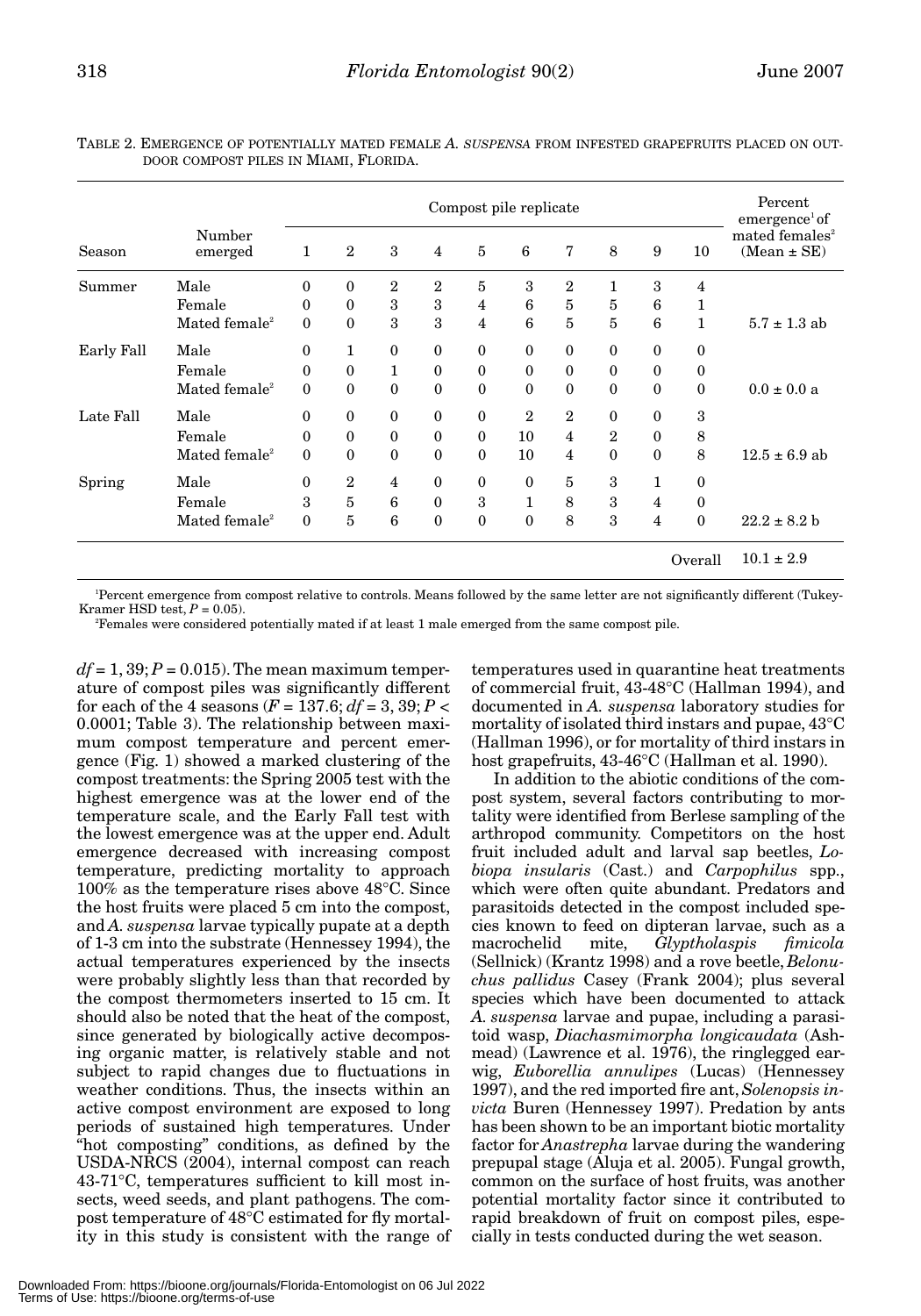|                         | Weather data     |                                                |                   |                  | Compost temperature $(^{\circ}C)$ |                  |  |  |
|-------------------------|------------------|------------------------------------------------|-------------------|------------------|-----------------------------------|------------------|--|--|
| Season                  |                  | Air temp. $({}^{\circ}C)$ Rel. humidity $(\%)$ | Precip. $(cm)$    | Mean             | Minimum                           | Maximum          |  |  |
| $\operatorname{Summer}$ | $28.6 \pm 0.2 a$ | $83.6 \pm 0.7$ a                               | $0.53 \pm 0.18$ a | $38.3 \pm 0.3$ a | $34.2 \pm 0.2$ a                  | $42.9 \pm 0.6$ a |  |  |
| Early Fall              | $26.8 \pm 0.3$ b | $81.8 \pm 1.1$ ab                              | $0.61 \pm 0.36$ a | $41.5 \pm 0.5$ b | $30.7 \pm 0.4$ b                  | $50.0 \pm 0.8$ b |  |  |
| Late Fall               | $24.3 \pm 0.3$ c | $78.4 \pm 1.3$ b                               | $0.12 \pm 0.08$ a | $34.8 \pm 0.8$ c | $30.6 \pm 0.5$ b                  | $39.3 \pm 1.1$ c |  |  |

TABLE 3. AVERAGE VALUES (MEAN ± SE) FOR THE ENVIRONMENTAL CONDITIONS AND COMPOST TEMPERATURE (15 CM DEPTH) MEASURED DURING THE 4 SEASONAL FIELD TESTS.

Means within a column followed by the same letter are not significantly different (Tukey-Kramer HSD test,  $P = 0.05$ ).

 $\text{Spring} \quad \text{21.5} \pm 0.7 \text{ d} \quad \text{79.3} \pm 1.5 \text{ ab} \quad \text{0.08} \pm 0.03 \text{ a} \quad \text{25.9} \pm 0.2 \text{ d} \quad \text{21.2} \pm 0.2 \text{ c} \quad \text{28.3} \pm 0.2 \text{ d}$ 

In summary, this study estimates a 10% likelihood for emergence of a mated female *Anastrepha* through a residential composting pathway. This risk applies to the spread of the established exotic, *A. suspensa*, into areas of Florida or other states that are currently fly-free. It applies equally to spread of exotic *Anastrepha* species should infested fruit evade detection and quarantine measures, as was the case in 2003 with manzano peppers imported from Mexico (Thomas 2004). Peppers infested with *A. ludens* cleared customs in Texas in Apr, were distributed to several U.S. locations, including 2 in Florida, and an adult *A. ludens* was captured in Orlando in May (Thomas 2004). Should pest entry occur despite current safeguards, the risk of spread via composting can be reduced by burying produce deep and promoting high internal compost temperatures (e.g., keeping piles moist and turning them often). Gould & Maldonado (2006) recently reported data on the likelihood of escape of *Copitar-*

 $S$ 



Fig. 1. Relationship between maximum compost temperature and percent emergence of adult *A. suspensa* from infested grapefruits placed on outdoor compost piles in Miami, FL. Each point represents 1 compost pile (5 fruit/pile,  $n = 40$  piles); percent emergence and compost temperature (recorded at 15 cm depth) were monitored for 30 days. (Regression with arcsin  $(\forall y)$  transformation of percent emergence:  $y = -0.02x + 1.09$ ;  $r^2 = 0.41$ . Nontransformed data depicted in graph.)

*sia decolora* (Lepideptera: Noctuidae) larvae from disposal of infested asparagus, estimating that  $\sim$ 1.2% of first instars were able to escape from a commercial garbage dumpster during a 1-week period. These data were critical components of a pathway risk assessment estimating the likelihood of establishment of *C. decolora*. To our knowledge, this is the only other experimental study which quantifies risk of insect pest escape as a result of discarded produce. Comparable studies assessing tephritid emergence from fruit discarded in dumpsters or landfills are needed to support comprehensive pathway risk analysis for invasive fruit flies in Florida.

#### ACKNOWLEDGMENTS

The authors are grateful to Monica Schiessl and Paolo Gonzalez for technical assistance; to Tomás Ayala-Silva, Will Bergstrom, and Steve Tally for supplying the compost materials; to J. B. Heppner, G. J. Steck, M. C. Thomas, and W. C. Welbourn (FDACS-DPI, Gainesville, FL) for identification of insect specimens; to Thomas L. Skarlinsky (USDA-APHIS-PPQ, Miami, FL) for pest interception records; and to Pansy Vázquez-Kendra and Elena Schnell for translation of the abstract. We also acknowledge Amy L. Roda (USDA-APHIS-PPQ, Miami, FL), Juli R. Gould (USDA-APHIS-PPQ, Otis ANGB, MA), Guy J. Hallman (USDA-ARS, Weslaco, TX), and 2 anonymous reviewers for helpful suggestions with the manuscript. This article reports the results of research only. Mention of a proprietary product does not constitute an endorsement or recommendation for its use by the USDA.

#### REFERENCES CITED

- ALUJA, M., J. SIVINSKI, J. RULL, AND P. J. HODGSON. 2005. Behavior and predation of fruit fly larvae (*Anastrepha* spp.) (Diptera: Tephritidae) after exiting fruit in four types of habitats in tropical Veracruz, Mexico. Environ. Entomol. 34: 1507-1516.
- EPA. 2006. Composting. U.S. Environmental Protection Agency. http://www.epa.gov/composting/.
- FRANK, J. H. 2004. *Belonuchus agilis*, a fourth species of this genus (Coleoptera: Staphylinidae) reported from Florida. Florida Entomol. 87: 92-93.
- GOULD, J. R., AND M. H. MALDONADO. 2006. *Copitarsia decolora* (Lepidoptera: Noctuidae) larvae escaping from discarded asparagus: Data in support of a pathway risk analysis. J. Econ. Entomol. 99: 1605-1609.